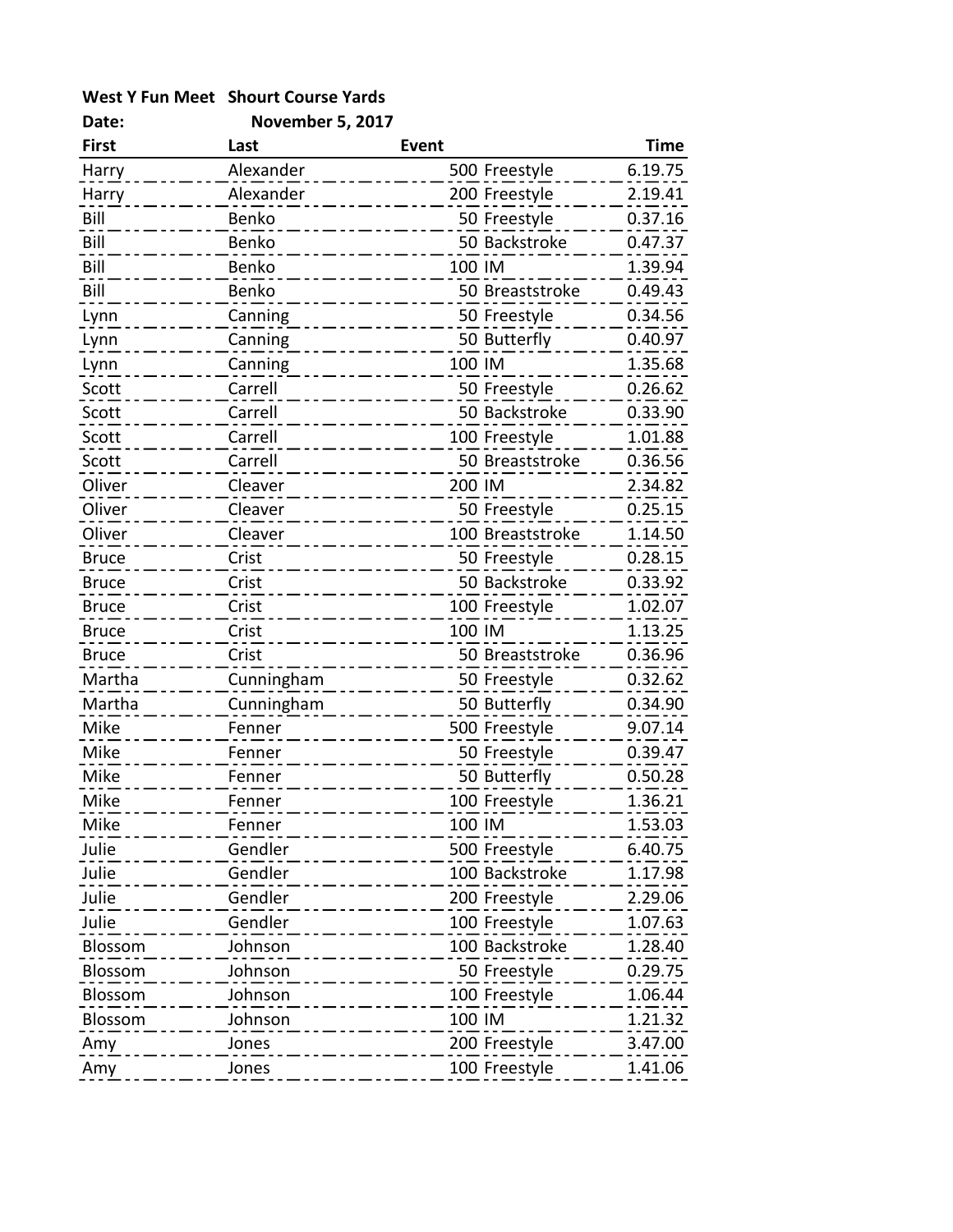| <b>First</b> | Last   | <b>Event</b>     | <b>Time</b> |
|--------------|--------|------------------|-------------|
| Kari         | Rishel | 50 Freestyle     | 0.36.69     |
| Kari         | Rishel | 50 Backstroke    | 0.46.88     |
| Kari         | Rishel | 100 Breaststroke | 1.37.50     |
| Kari         | Rishel | 100 Freestyle    | 1.22.00     |
| Kari         | Rishel | 100 IM           | 1.31.38     |
| Kari         | Rishel | 50 Breaststroke  | 0.43.68     |
| Mike         | Shalz  | 200 Breaststroke | 3.27.67     |
| Mike         | Shalz  | 100 Breaststroke | 1.29.16     |
| Mike         | Shulz  | 50 Freestyle     | 0.34.25     |
| Mike         | Shulz  | 100 Freestyle    | 1.17.82     |
| Mike         | Shulz  | 100 IM           | 1.29.22     |
| Mike         | Shulz  | 50 Breaststroke  | 0.40.60     |
| Ashley       | Wolfe  | 50 Freestyle     | 0.31.75     |
| Ashley       | Wolfe  | 100 IM           | 1.07.81     |
| Ashley       | Wolfe  | 50 Breaststroke  | 0.40.66     |

## By Event

| <b>Event</b> |                          | <b>Time</b>                                                                                                                                                                                                                                                                                                                                                                                                        |
|--------------|--------------------------|--------------------------------------------------------------------------------------------------------------------------------------------------------------------------------------------------------------------------------------------------------------------------------------------------------------------------------------------------------------------------------------------------------------------|
|              |                          | 0.33.90                                                                                                                                                                                                                                                                                                                                                                                                            |
|              |                          | 0.33.92                                                                                                                                                                                                                                                                                                                                                                                                            |
|              |                          | 0.46.88                                                                                                                                                                                                                                                                                                                                                                                                            |
|              |                          | 0.47.37                                                                                                                                                                                                                                                                                                                                                                                                            |
|              |                          | 0.36.56                                                                                                                                                                                                                                                                                                                                                                                                            |
|              |                          | 0.36.96                                                                                                                                                                                                                                                                                                                                                                                                            |
|              |                          | 0.40.60                                                                                                                                                                                                                                                                                                                                                                                                            |
|              |                          | 0.40.66                                                                                                                                                                                                                                                                                                                                                                                                            |
|              |                          | 0.43.68                                                                                                                                                                                                                                                                                                                                                                                                            |
|              |                          | 0.49.43                                                                                                                                                                                                                                                                                                                                                                                                            |
|              |                          | 0.34.90                                                                                                                                                                                                                                                                                                                                                                                                            |
|              |                          | 0.40.97                                                                                                                                                                                                                                                                                                                                                                                                            |
|              |                          | 0.50.28                                                                                                                                                                                                                                                                                                                                                                                                            |
|              |                          | 0.25.15                                                                                                                                                                                                                                                                                                                                                                                                            |
|              |                          | 0.26.62                                                                                                                                                                                                                                                                                                                                                                                                            |
|              |                          | 0.28.15                                                                                                                                                                                                                                                                                                                                                                                                            |
|              |                          | 0.29.75                                                                                                                                                                                                                                                                                                                                                                                                            |
|              |                          | 0.31.75                                                                                                                                                                                                                                                                                                                                                                                                            |
|              |                          | 0.32.62                                                                                                                                                                                                                                                                                                                                                                                                            |
|              |                          | 0.34.25                                                                                                                                                                                                                                                                                                                                                                                                            |
|              |                          | 0.34.56                                                                                                                                                                                                                                                                                                                                                                                                            |
|              |                          | 0.36.69                                                                                                                                                                                                                                                                                                                                                                                                            |
|              |                          | 0.37.16                                                                                                                                                                                                                                                                                                                                                                                                            |
|              |                          | 0.39.47                                                                                                                                                                                                                                                                                                                                                                                                            |
|              | Cunningham<br>Cunningham | 50 Backstroke<br>50 Backstroke<br>50 Backstroke<br>50 Backstroke<br>50 Breaststroke<br>50 Breaststroke<br>50 Breaststroke<br>50 Breaststroke<br>50 Breaststroke<br>50 Breaststroke<br>50 Butterfly<br>50 Butterfly<br>50 Butterfly<br>50 Freestyle<br>50 Freestyle<br>50 Freestyle<br>50 Freestyle<br>50 Freestyle<br>50 Freestyle<br>50 Freestyle<br>50 Freestyle<br>50 Freestyle<br>50 Freestyle<br>50 Freestyle |